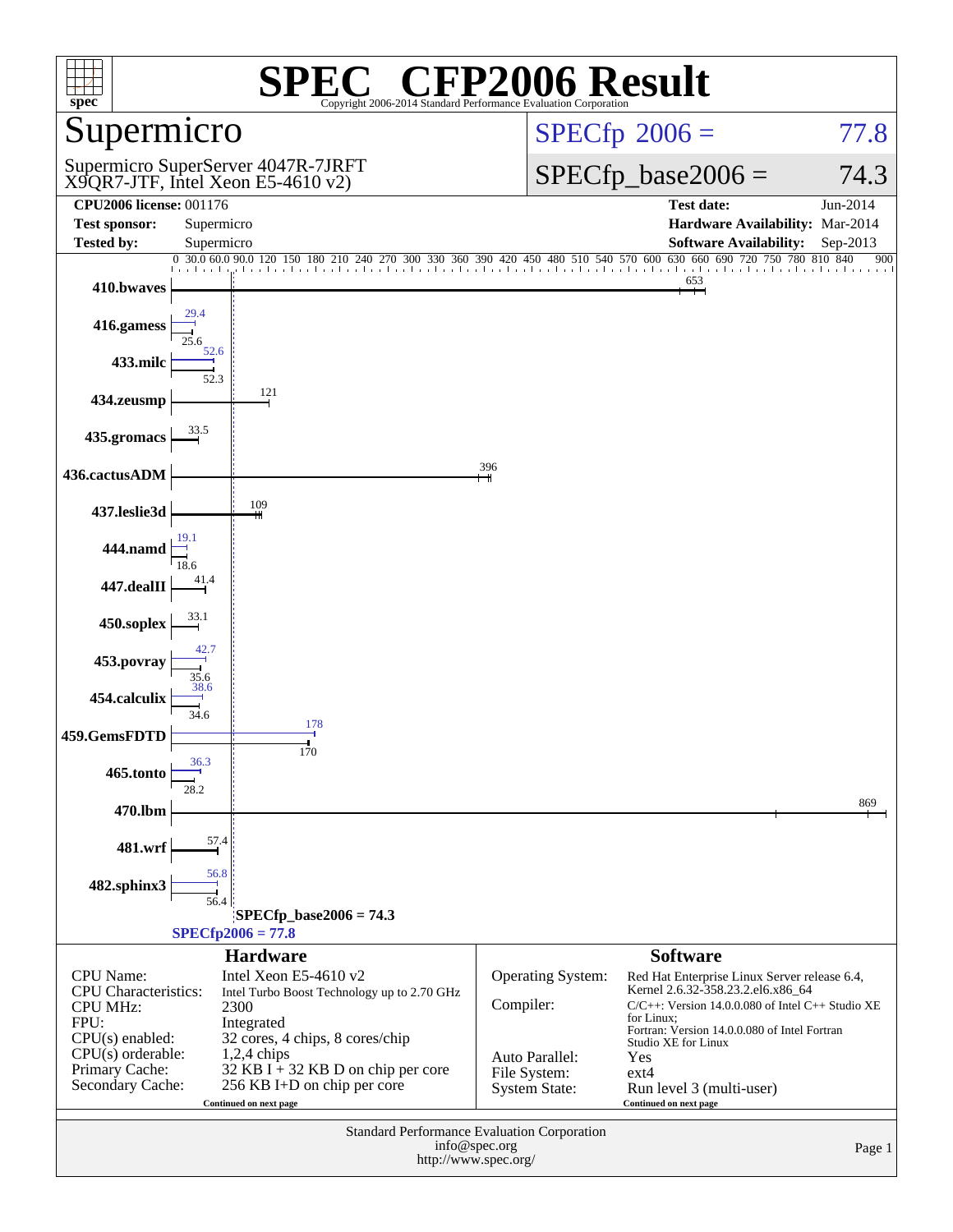

## Supermicro

X9QR7-JTF, Intel Xeon E5-4610 v2) Supermicro SuperServer 4047R-7JRFT

#### $SPECfp2006 = 77.8$  $SPECfp2006 = 77.8$

### $SPECTp\_base2006 = 74.3$

| <b>CPU2006 license: 001176</b>       |                                                                                                                  |                                                            | <b>Test date:</b><br>$Jun-2014$                            |
|--------------------------------------|------------------------------------------------------------------------------------------------------------------|------------------------------------------------------------|------------------------------------------------------------|
| <b>Test sponsor:</b>                 | Supermicro                                                                                                       |                                                            | Hardware Availability: Mar-2014                            |
| <b>Tested by:</b>                    | Supermicro                                                                                                       |                                                            | <b>Software Availability:</b><br>$Sep-2013$                |
| L3 Cache:<br>Other Cache:<br>Memory: | 16 MB I+D on chip per chip<br><b>None</b><br>256 GB (16 x 16 GB 2Rx4 PC3-14900R-13, ECC,<br>running at 1600 MHz) | <b>Base Pointers:</b><br>Peak Pointers:<br>Other Software: | $32/64$ -bit<br>$32/64$ -bit<br>Microquill SmartHeap V10.0 |
| Disk Subsystem:<br>Other Hardware:   | 1 x 750 GB SATA II, 7200 RPM<br>None                                                                             |                                                            |                                                            |

| <b>Results Table</b>   |                |       |                |       |                |             |                |              |                |              |                |              |
|------------------------|----------------|-------|----------------|-------|----------------|-------------|----------------|--------------|----------------|--------------|----------------|--------------|
|                        | <b>Base</b>    |       |                |       |                | <b>Peak</b> |                |              |                |              |                |              |
| <b>Benchmark</b>       | <b>Seconds</b> | Ratio | <b>Seconds</b> | Ratio | <b>Seconds</b> | Ratio       | <b>Seconds</b> | <b>Ratio</b> | <b>Seconds</b> | <b>Ratio</b> | <b>Seconds</b> | <b>Ratio</b> |
| 410.bwaves             | 20.8           | 653   | 20.4           | 665   | 21.4           | 634         | 20.8           | 653          | 20.4           | 665          | 21.4           | 634          |
| 416.gamess             | 767            | 25.5  | 765            | 25.6  | 766            | 25.6        | 669            | 29.2         | 667            | 29.4         | 661            | 29.6         |
| $ 433 \text{.}$ milc   | 175            | 52.3  | <u>175</u>     | 52.3  | 177            | 51.8        | 174            | 52.7         | 174            | 52.6         | 178            | 51.6         |
| 434.zeusmp             | 75.0           | 121   | 75.0           | 121   | 75.0           | <u>121</u>  | 75.0           | 121          | 75.0           | 121          | 75.0           | <u>121</u>   |
| $435$ .gromacs         | 214            | 33.4  | 213            | 33.5  | 213            | 33.5        | 214            | 33.4         | 213            | 33.5         | 213            | 33.5         |
| 436.cactusADM          | 30.2           | 396   | 31.2           | 383   | 30.0           | 398         | 30.2           | 396          | 31.2           | 383          | 30.0           | 398          |
| 437.leslie3d           | 86.5           | 109   | 89.9           | 105   | 84.1           | 112         | 86.5           | 109          | 89.9           | 105          | 84.1           | 112          |
| 444.namd               | 429            | 18.7  | 436            | 18.4  | 431            | 18.6        | 419            | 19.2         | 419            | <b>19.1</b>  | 419            | 19.1         |
| $ 447 \text{.}$ dealII | 277            | 41.4  | 277            | 41.3  | 272            | 42.1        | 277            | 41.4         | 277            | 41.3         | 272            | 42.1         |
| $450$ .soplex          | 252            | 33.1  | 252            | 33.0  | 251            | 33.2        | 252            | 33.1         | 252            | 33.0         | 251            | 33.2         |
| 453.povray             | 148            | 36.0  | 151            | 35.3  | 149            | 35.6        | 124            | 42.9         | <u>125</u>     | 42.7         | 126            | 42.1         |
| 454.calculix           | 238            | 34.6  | 239            | 34.6  | 238            | 34.6        | 214            | 38.6         | 215            | 38.4         | 214            | 38.6         |
| 459.GemsFDTD           | 61.9           | 171   | 62.5           | 170   | 62.3           | 170         | 59.6           | 178          | 59.4           | 179          | 59.6           | 178          |
| $ 465$ .tonto          | 349            | 28.2  | 347            | 28.3  | 349            | 28.2        | 271            | 36.3         | 278            | 35.4         | 271            | 36.3         |
| 470.1bm                | 18.2           | 754   | 15.8           | 869   | 15.4           | 891         | 18.2           | 754          | 15.8           | 869          | 15.4           | 891          |
| $ 481$ .wrf            | 195            | 57.2  | 193            | 58.0  | 195            | 57.4        | 195            | 57.2         | 193            | 58.0         | 195            | 57.4         |
| $482$ .sphinx $3$      | 346            | 56.4  | 348            | 56.0  | 345            | 56.5        | 344            | 56.6         | 343            | 56.8         | 343            | 56.9         |

Results appear in the [order in which they were run.](http://www.spec.org/auto/cpu2006/Docs/result-fields.html#RunOrder) Bold underlined text [indicates a median measurement.](http://www.spec.org/auto/cpu2006/Docs/result-fields.html#Median)

#### **[Operating System Notes](http://www.spec.org/auto/cpu2006/Docs/result-fields.html#OperatingSystemNotes)**

Stack size set to unlimited using "ulimit -s unlimited"

#### **[Platform Notes](http://www.spec.org/auto/cpu2006/Docs/result-fields.html#PlatformNotes)**

BIOS Configuration: Disable Hyper-Threading, C1E Support, DRAM RAPL Mode, Demand Scrub, Double Refresh. Set Package C-state Limit to C0

| <b>Standard Performance Evaluation Corporation</b> |
|----------------------------------------------------|
| info@spec.org                                      |
| http://www.spec.org/                               |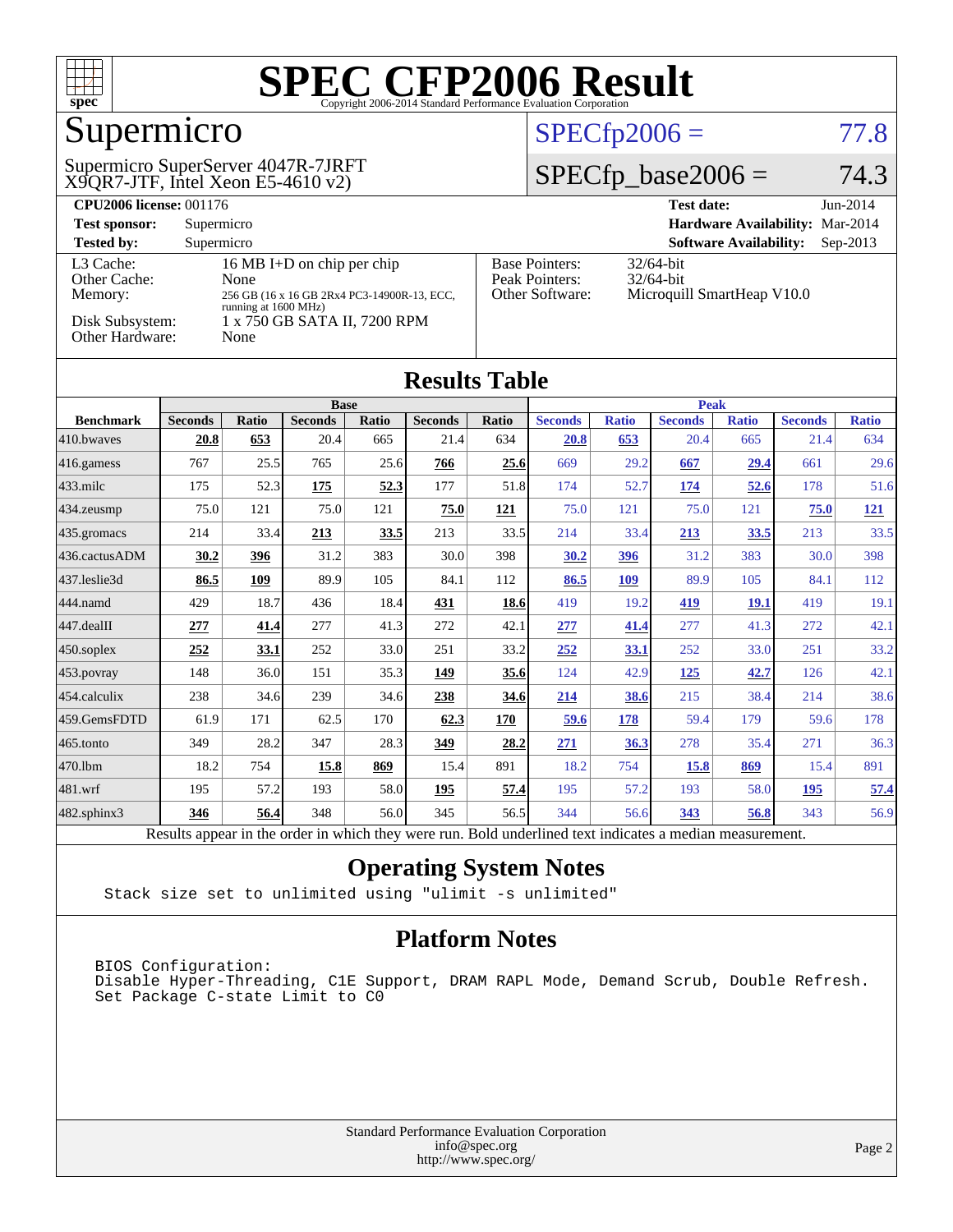

## Supermicro

X9QR7-JTF, Intel Xeon E5-4610 v2) Supermicro SuperServer 4047R-7JRFT  $SPECTp2006 = 77.8$ 

 $SPECTp\_base2006 = 74.3$ 

**[CPU2006 license:](http://www.spec.org/auto/cpu2006/Docs/result-fields.html#CPU2006license)** 001176 **[Test date:](http://www.spec.org/auto/cpu2006/Docs/result-fields.html#Testdate)** Jun-2014

**[Tested by:](http://www.spec.org/auto/cpu2006/Docs/result-fields.html#Testedby)** Supermicro **Supermicro [Software Availability:](http://www.spec.org/auto/cpu2006/Docs/result-fields.html#SoftwareAvailability)** Sep-2013

**[Test sponsor:](http://www.spec.org/auto/cpu2006/Docs/result-fields.html#Testsponsor)** Supermicro **[Hardware Availability:](http://www.spec.org/auto/cpu2006/Docs/result-fields.html#HardwareAvailability)** Mar-2014

#### **[General Notes](http://www.spec.org/auto/cpu2006/Docs/result-fields.html#GeneralNotes)**

Environment variables set by runspec before the start of the run: KMP\_AFFINITY = "granularity=fine,compact,0,1"  $LD$ <sup>LIBRARY\_PATH = "/usr/cpu2006/libs/32:/usr/cpu2006/libs/64:/usr/cpu2006/sh"</sup> OMP\_NUM\_THREADS = "32"

 Binaries compiled on a system with 1x Core i7-860 CPU + 8GB memory using RedHat EL 6.4 Transparent Huge Pages enabled with: echo always > /sys/kernel/mm/redhat\_transparent\_hugepage/enabled runspec command invoked through numactl i.e.: numactl --interleave=all runspec <etc>

**[Base Compiler Invocation](http://www.spec.org/auto/cpu2006/Docs/result-fields.html#BaseCompilerInvocation)**

[C benchmarks](http://www.spec.org/auto/cpu2006/Docs/result-fields.html#Cbenchmarks):  $\frac{1}{2}$ cc  $-\text{m64}$ 

[C++ benchmarks:](http://www.spec.org/auto/cpu2006/Docs/result-fields.html#CXXbenchmarks) [icpc -m64](http://www.spec.org/cpu2006/results/res2014q3/cpu2006-20140612-29902.flags.html#user_CXXbase_intel_icpc_64bit_bedb90c1146cab66620883ef4f41a67e)

[Fortran benchmarks](http://www.spec.org/auto/cpu2006/Docs/result-fields.html#Fortranbenchmarks): [ifort -m64](http://www.spec.org/cpu2006/results/res2014q3/cpu2006-20140612-29902.flags.html#user_FCbase_intel_ifort_64bit_ee9d0fb25645d0210d97eb0527dcc06e)

[Benchmarks using both Fortran and C](http://www.spec.org/auto/cpu2006/Docs/result-fields.html#BenchmarksusingbothFortranandC): [icc -m64](http://www.spec.org/cpu2006/results/res2014q3/cpu2006-20140612-29902.flags.html#user_CC_FCbase_intel_icc_64bit_0b7121f5ab7cfabee23d88897260401c) [ifort -m64](http://www.spec.org/cpu2006/results/res2014q3/cpu2006-20140612-29902.flags.html#user_CC_FCbase_intel_ifort_64bit_ee9d0fb25645d0210d97eb0527dcc06e)

### **[Base Portability Flags](http://www.spec.org/auto/cpu2006/Docs/result-fields.html#BasePortabilityFlags)**

| 410.bwaves: -DSPEC CPU LP64                 |                                                                |
|---------------------------------------------|----------------------------------------------------------------|
| 416.gamess: -DSPEC_CPU_LP64                 |                                                                |
| 433.milc: -DSPEC_CPU_LP64                   |                                                                |
| 434.zeusmp: - DSPEC_CPU_LP64                |                                                                |
| 435.gromacs: -DSPEC_CPU_LP64 -nofor_main    |                                                                |
| 436.cactusADM: -DSPEC CPU LP64 -nofor main  |                                                                |
| 437.leslie3d: -DSPEC CPU LP64               |                                                                |
| 444.namd: -DSPEC CPU LP64                   |                                                                |
| 447.dealII: -DSPEC CPU LP64                 |                                                                |
| 450.soplex: -DSPEC CPU LP64                 |                                                                |
| 453.povray: -DSPEC_CPU_LP64                 |                                                                |
| 454.calculix: - DSPEC CPU LP64 - nofor main |                                                                |
| 459.GemsFDTD: -DSPEC CPU LP64               |                                                                |
| 465.tonto: -DSPEC CPU LP64                  |                                                                |
| 470.1bm: - DSPEC CPU LP64                   |                                                                |
|                                             | 481.wrf: -DSPEC CPU_LP64 -DSPEC_CPU_CASE_FLAG -DSPEC_CPU_LINUX |
| 482.sphinx3: -DSPEC_CPU_LP64                |                                                                |
|                                             |                                                                |

| <b>Standard Performance Evaluation Corporation</b> |
|----------------------------------------------------|
| info@spec.org                                      |
| http://www.spec.org/                               |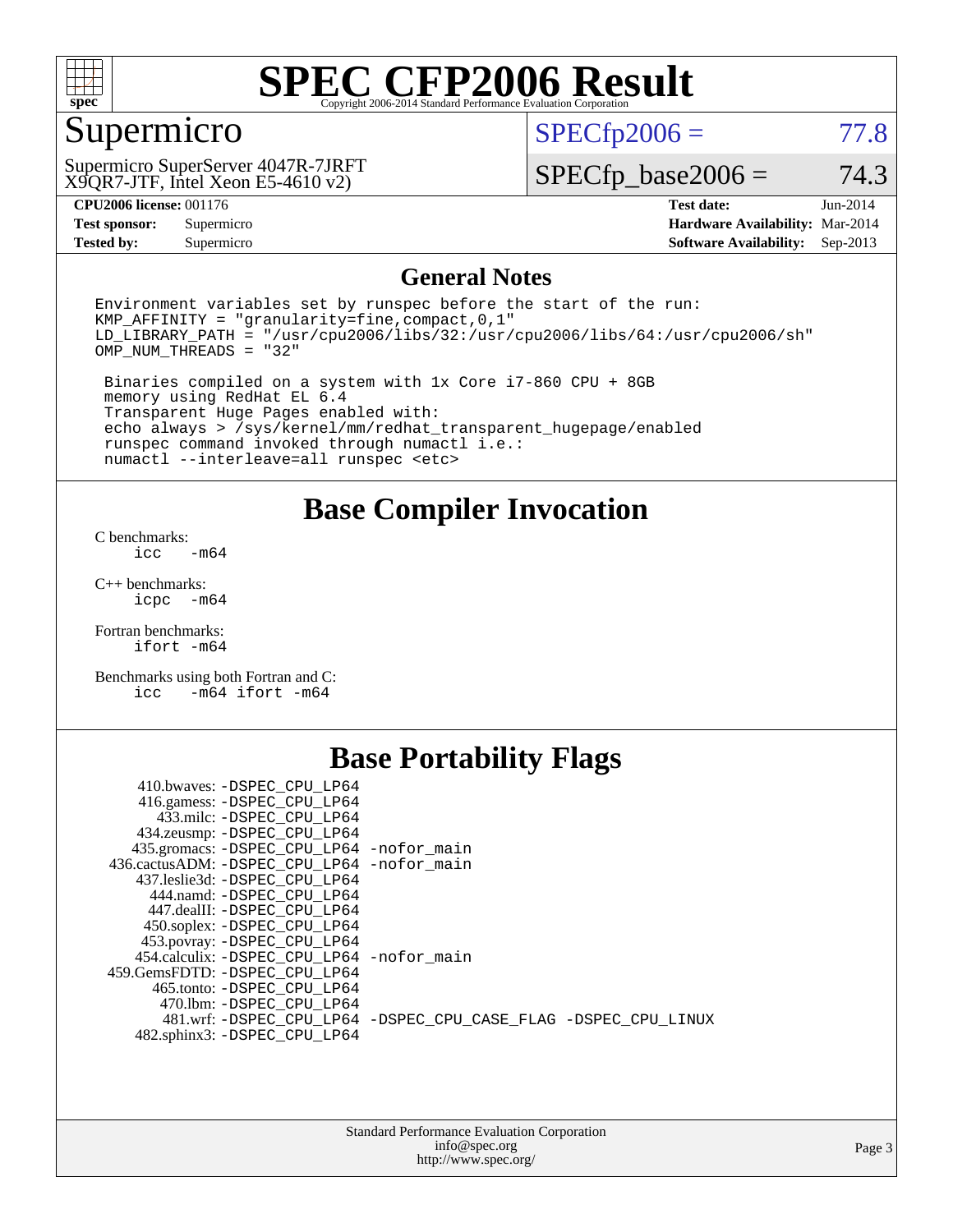

#### Supermicro

 $SPECTp2006 = 77.8$ 

X9QR7-JTF, Intel Xeon E5-4610 v2) Supermicro SuperServer 4047R-7JRFT  $SPECTp\_base2006 = 74.3$ 

**[CPU2006 license:](http://www.spec.org/auto/cpu2006/Docs/result-fields.html#CPU2006license)** 001176 **[Test date:](http://www.spec.org/auto/cpu2006/Docs/result-fields.html#Testdate)** Jun-2014 **[Test sponsor:](http://www.spec.org/auto/cpu2006/Docs/result-fields.html#Testsponsor)** Supermicro **[Hardware Availability:](http://www.spec.org/auto/cpu2006/Docs/result-fields.html#HardwareAvailability)** Mar-2014 **[Tested by:](http://www.spec.org/auto/cpu2006/Docs/result-fields.html#Testedby)** Supermicro **Supermicro [Software Availability:](http://www.spec.org/auto/cpu2006/Docs/result-fields.html#SoftwareAvailability)** Sep-2013

#### **[Base Optimization Flags](http://www.spec.org/auto/cpu2006/Docs/result-fields.html#BaseOptimizationFlags)**

[C benchmarks](http://www.spec.org/auto/cpu2006/Docs/result-fields.html#Cbenchmarks): [-xAVX](http://www.spec.org/cpu2006/results/res2014q3/cpu2006-20140612-29902.flags.html#user_CCbase_f-xAVX) [-ipo](http://www.spec.org/cpu2006/results/res2014q3/cpu2006-20140612-29902.flags.html#user_CCbase_f-ipo) [-O3](http://www.spec.org/cpu2006/results/res2014q3/cpu2006-20140612-29902.flags.html#user_CCbase_f-O3) [-no-prec-div](http://www.spec.org/cpu2006/results/res2014q3/cpu2006-20140612-29902.flags.html#user_CCbase_f-no-prec-div) [-parallel](http://www.spec.org/cpu2006/results/res2014q3/cpu2006-20140612-29902.flags.html#user_CCbase_f-parallel) [-opt-prefetch](http://www.spec.org/cpu2006/results/res2014q3/cpu2006-20140612-29902.flags.html#user_CCbase_f-opt-prefetch) [-ansi-alias](http://www.spec.org/cpu2006/results/res2014q3/cpu2006-20140612-29902.flags.html#user_CCbase_f-ansi-alias) [C++ benchmarks:](http://www.spec.org/auto/cpu2006/Docs/result-fields.html#CXXbenchmarks)

[-xAVX](http://www.spec.org/cpu2006/results/res2014q3/cpu2006-20140612-29902.flags.html#user_CXXbase_f-xAVX) [-ipo](http://www.spec.org/cpu2006/results/res2014q3/cpu2006-20140612-29902.flags.html#user_CXXbase_f-ipo) [-O3](http://www.spec.org/cpu2006/results/res2014q3/cpu2006-20140612-29902.flags.html#user_CXXbase_f-O3) [-no-prec-div](http://www.spec.org/cpu2006/results/res2014q3/cpu2006-20140612-29902.flags.html#user_CXXbase_f-no-prec-div) [-opt-prefetch](http://www.spec.org/cpu2006/results/res2014q3/cpu2006-20140612-29902.flags.html#user_CXXbase_f-opt-prefetch) [-ansi-alias](http://www.spec.org/cpu2006/results/res2014q3/cpu2006-20140612-29902.flags.html#user_CXXbase_f-ansi-alias)

[Fortran benchmarks](http://www.spec.org/auto/cpu2006/Docs/result-fields.html#Fortranbenchmarks): [-xAVX](http://www.spec.org/cpu2006/results/res2014q3/cpu2006-20140612-29902.flags.html#user_FCbase_f-xAVX) [-ipo](http://www.spec.org/cpu2006/results/res2014q3/cpu2006-20140612-29902.flags.html#user_FCbase_f-ipo) [-O3](http://www.spec.org/cpu2006/results/res2014q3/cpu2006-20140612-29902.flags.html#user_FCbase_f-O3) [-no-prec-div](http://www.spec.org/cpu2006/results/res2014q3/cpu2006-20140612-29902.flags.html#user_FCbase_f-no-prec-div) [-parallel](http://www.spec.org/cpu2006/results/res2014q3/cpu2006-20140612-29902.flags.html#user_FCbase_f-parallel) [-opt-prefetch](http://www.spec.org/cpu2006/results/res2014q3/cpu2006-20140612-29902.flags.html#user_FCbase_f-opt-prefetch)

[Benchmarks using both Fortran and C](http://www.spec.org/auto/cpu2006/Docs/result-fields.html#BenchmarksusingbothFortranandC): [-xAVX](http://www.spec.org/cpu2006/results/res2014q3/cpu2006-20140612-29902.flags.html#user_CC_FCbase_f-xAVX) [-ipo](http://www.spec.org/cpu2006/results/res2014q3/cpu2006-20140612-29902.flags.html#user_CC_FCbase_f-ipo) [-O3](http://www.spec.org/cpu2006/results/res2014q3/cpu2006-20140612-29902.flags.html#user_CC_FCbase_f-O3) [-no-prec-div](http://www.spec.org/cpu2006/results/res2014q3/cpu2006-20140612-29902.flags.html#user_CC_FCbase_f-no-prec-div) [-parallel](http://www.spec.org/cpu2006/results/res2014q3/cpu2006-20140612-29902.flags.html#user_CC_FCbase_f-parallel) [-opt-prefetch](http://www.spec.org/cpu2006/results/res2014q3/cpu2006-20140612-29902.flags.html#user_CC_FCbase_f-opt-prefetch) [-ansi-alias](http://www.spec.org/cpu2006/results/res2014q3/cpu2006-20140612-29902.flags.html#user_CC_FCbase_f-ansi-alias)

### **[Peak Compiler Invocation](http://www.spec.org/auto/cpu2006/Docs/result-fields.html#PeakCompilerInvocation)**

[C benchmarks](http://www.spec.org/auto/cpu2006/Docs/result-fields.html#Cbenchmarks): [icc -m64](http://www.spec.org/cpu2006/results/res2014q3/cpu2006-20140612-29902.flags.html#user_CCpeak_intel_icc_64bit_0b7121f5ab7cfabee23d88897260401c)

[C++ benchmarks:](http://www.spec.org/auto/cpu2006/Docs/result-fields.html#CXXbenchmarks) [icpc -m64](http://www.spec.org/cpu2006/results/res2014q3/cpu2006-20140612-29902.flags.html#user_CXXpeak_intel_icpc_64bit_bedb90c1146cab66620883ef4f41a67e)

[Fortran benchmarks](http://www.spec.org/auto/cpu2006/Docs/result-fields.html#Fortranbenchmarks): [ifort -m64](http://www.spec.org/cpu2006/results/res2014q3/cpu2006-20140612-29902.flags.html#user_FCpeak_intel_ifort_64bit_ee9d0fb25645d0210d97eb0527dcc06e)

[Benchmarks using both Fortran and C](http://www.spec.org/auto/cpu2006/Docs/result-fields.html#BenchmarksusingbothFortranandC): [icc -m64](http://www.spec.org/cpu2006/results/res2014q3/cpu2006-20140612-29902.flags.html#user_CC_FCpeak_intel_icc_64bit_0b7121f5ab7cfabee23d88897260401c) [ifort -m64](http://www.spec.org/cpu2006/results/res2014q3/cpu2006-20140612-29902.flags.html#user_CC_FCpeak_intel_ifort_64bit_ee9d0fb25645d0210d97eb0527dcc06e)

### **[Peak Portability Flags](http://www.spec.org/auto/cpu2006/Docs/result-fields.html#PeakPortabilityFlags)**

Same as Base Portability Flags

## **[Peak Optimization Flags](http://www.spec.org/auto/cpu2006/Docs/result-fields.html#PeakOptimizationFlags)**

[C benchmarks](http://www.spec.org/auto/cpu2006/Docs/result-fields.html#Cbenchmarks):

 433.milc: [-xAVX](http://www.spec.org/cpu2006/results/res2014q3/cpu2006-20140612-29902.flags.html#user_peakPASS2_CFLAGSPASS2_LDFLAGS433_milc_f-xAVX)(pass 2) [-prof-gen](http://www.spec.org/cpu2006/results/res2014q3/cpu2006-20140612-29902.flags.html#user_peakPASS1_CFLAGSPASS1_LDFLAGS433_milc_prof_gen_e43856698f6ca7b7e442dfd80e94a8fc)(pass 1) [-ipo](http://www.spec.org/cpu2006/results/res2014q3/cpu2006-20140612-29902.flags.html#user_peakPASS2_CFLAGSPASS2_LDFLAGS433_milc_f-ipo)(pass 2) [-O3](http://www.spec.org/cpu2006/results/res2014q3/cpu2006-20140612-29902.flags.html#user_peakPASS2_CFLAGSPASS2_LDFLAGS433_milc_f-O3)(pass 2) [-no-prec-div](http://www.spec.org/cpu2006/results/res2014q3/cpu2006-20140612-29902.flags.html#user_peakPASS2_CFLAGSPASS2_LDFLAGS433_milc_f-no-prec-div)(pass 2) [-prof-use](http://www.spec.org/cpu2006/results/res2014q3/cpu2006-20140612-29902.flags.html#user_peakPASS2_CFLAGSPASS2_LDFLAGS433_milc_prof_use_bccf7792157ff70d64e32fe3e1250b55)(pass 2) [-auto-ilp32](http://www.spec.org/cpu2006/results/res2014q3/cpu2006-20140612-29902.flags.html#user_peakCOPTIMIZE433_milc_f-auto-ilp32) [-ansi-alias](http://www.spec.org/cpu2006/results/res2014q3/cpu2006-20140612-29902.flags.html#user_peakCOPTIMIZE433_milc_f-ansi-alias)

 $470$ .lbm: basepeak = yes

```
 482.sphinx3: -xAVX -ipo -O3 -no-prec-div -unroll2 -ansi-alias
         -parallel
```
Continued on next page

Standard Performance Evaluation Corporation [info@spec.org](mailto:info@spec.org) <http://www.spec.org/>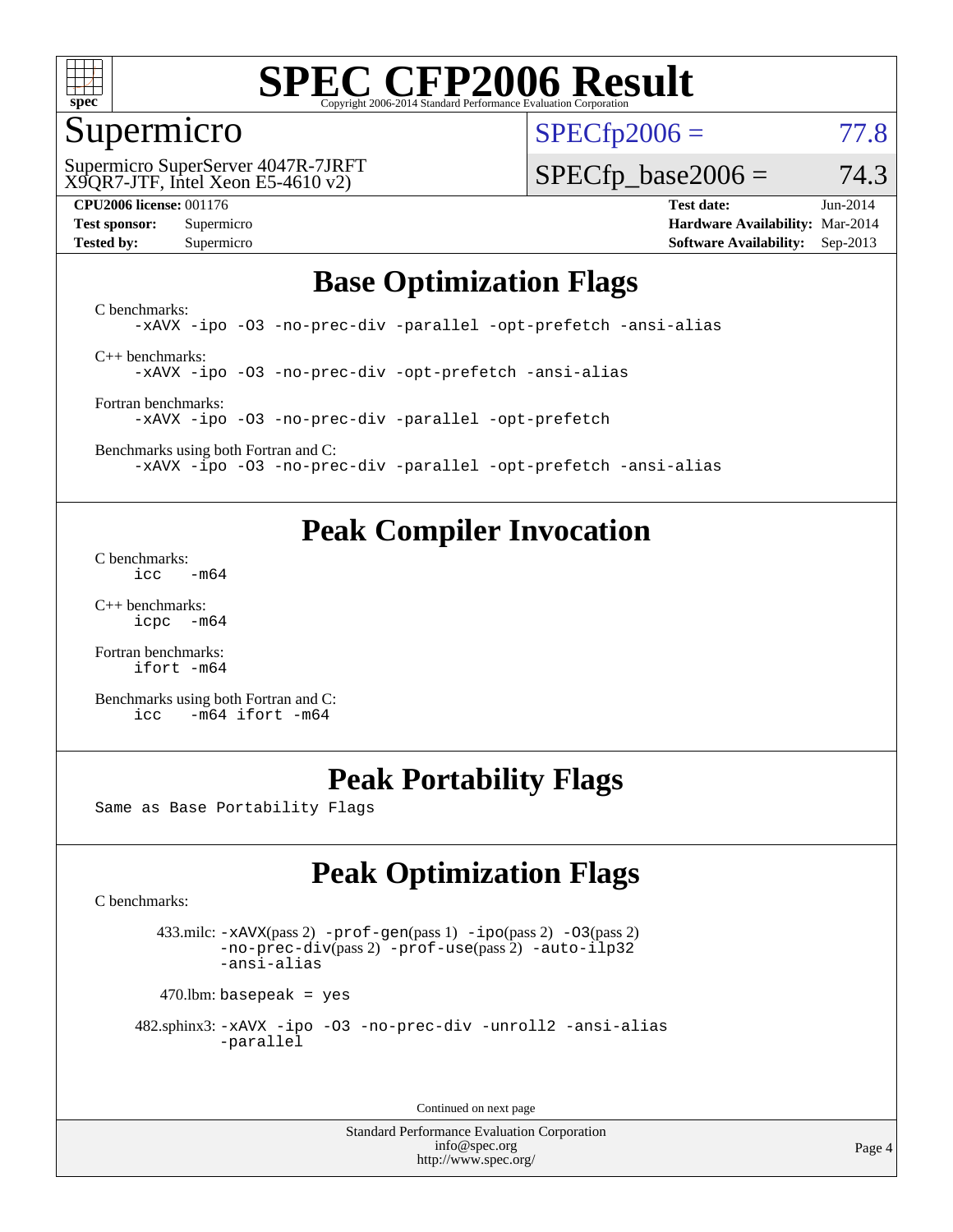

Supermicro

 $SPECTp2006 = 77.8$ 

X9QR7-JTF, Intel Xeon E5-4610 v2) Supermicro SuperServer 4047R-7JRFT  $SPECTp\_base2006 = 74.3$ 

| <b>Test sponsor:</b> | $\sup$ ernncro |
|----------------------|----------------|
| <b>Tested by:</b>    | Supermicro     |

**[CPU2006 license:](http://www.spec.org/auto/cpu2006/Docs/result-fields.html#CPU2006license)** 001176 **[Test date:](http://www.spec.org/auto/cpu2006/Docs/result-fields.html#Testdate)** Jun-2014 **[Test sponsor:](http://www.spec.org/auto/cpu2006/Docs/result-fields.html#Testsponsor)** Supermicro **[Hardware Availability:](http://www.spec.org/auto/cpu2006/Docs/result-fields.html#HardwareAvailability)** Mar-2014 **[Software Availability:](http://www.spec.org/auto/cpu2006/Docs/result-fields.html#SoftwareAvailability)** Sep-2013

## **[Peak Optimization Flags \(Continued\)](http://www.spec.org/auto/cpu2006/Docs/result-fields.html#PeakOptimizationFlags)**

```
C++ benchmarks: 
        444.namd: -xAVX(pass 2) -prof-gen(pass 1) -ipo(pass 2) -O3(pass 2)
                -no-prec-div(pass 2) -prof-use(pass 2) -fno-alias
                -auto-ilp32
       447.dealII: basepeak = yes
      450.soplex: basepeak = yes
      453.povray: -xAVX(pass 2) -prof-gen(pass 1) -ipo(pass 2) -O3(pass 2)
                -no-prec-div(pass 2) -prof-use(pass 2) -unroll4 -ansi-alias
Fortran benchmarks: 
     410.bwaves: basepeak = yes 416.gamess: -xAVX(pass 2) -prof-gen(pass 1) -ipo(pass 2) -O3(pass 2)
                -no-prec-div(pass 2) -prof-use(pass 2) -unroll2
                -inline-level=0 -scalar-rep-
      434.zeusmp: basepeak = yes
      437.leslie3d: basepeak = yes
  459.GemsFDTD: -xAVX(pass 2) -prof-gen(pass 1) -ipo(pass 2) -O3(pass 2)
                -no-prec-div(pass 2) -prof-use(pass 2) -unroll2
                -inline-level=0 -opt-prefetch -parallel
        465.tonto: -xAVX(pass 2) -prof-gen(pass 1) -ipo(pass 2) -O3(pass 2)
                -no-prec-div(pass 2) -prof-use(pass 2) -inline-calloc
                -opt-malloc-options=3-auto-unroll4
Benchmarks using both Fortran and C: 
     435.gromacs: basepeak = yes
 436.cactusADM: basepeak = yes 454.calculix: -xAVX -ipo -O3 -no-prec-div -auto-ilp32 -ansi-alias
        481.wrf: basepeak = yes
                     The flags files that were used to format this result can be browsed at
```
<http://www.spec.org/cpu2006/flags/Intel-ic14.0-official-linux64-revC.html> <http://www.spec.org/cpu2006/flags/Supermicro-Platform-Settings-V1.2-revD.html>

You can also download the XML flags sources by saving the following links:

<http://www.spec.org/cpu2006/flags/Intel-ic14.0-official-linux64-revC.xml> <http://www.spec.org/cpu2006/flags/Supermicro-Platform-Settings-V1.2-revD.xml>

> Standard Performance Evaluation Corporation [info@spec.org](mailto:info@spec.org) <http://www.spec.org/>